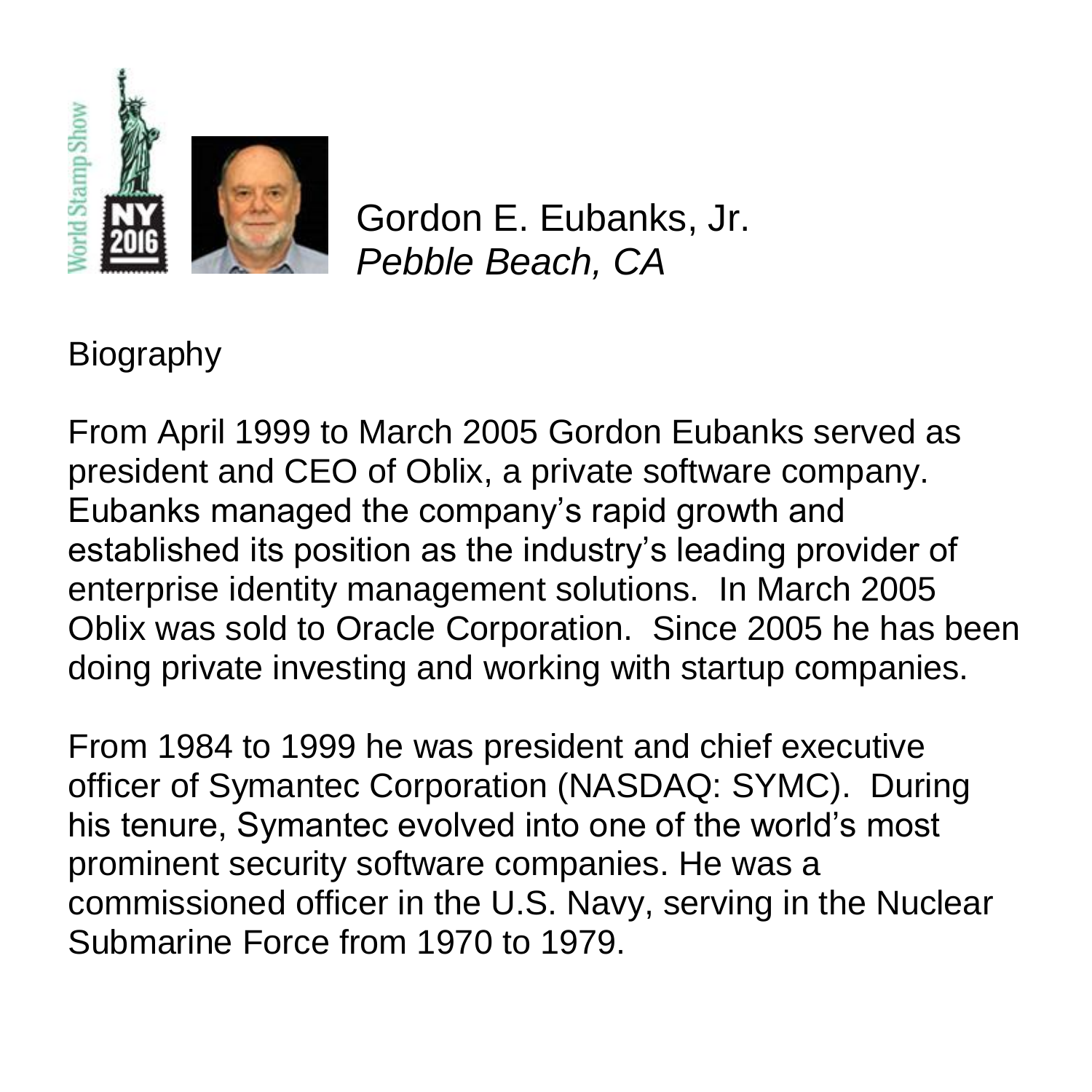Gordon is retired and serves on the board of the public company Concur Technologies, Inc. (NASDAQ: CNQR). He is also on the board of directors of a number of private technology companies and frequently advises emerging technology companies.

Eubanks collects, researches and studies the first two issues of the United States: the issue of 1847 and the issues of 1851- 1856. He has exhibited both of these issues and both have won national Grand Awards. His exhibit of the Issue of 1847 won the American Philatelic Society's Champion of Champions in 2012 and a large gold award at Australia 2013.

Eubanks has been active in the philatelic community over the last 15 years currently serving on the board of the U. S. Philatelic Classics Society and is a member of The Collectors Club, the Royal Philatelic Society London and other organizations. Eubanks is also a member of the Council of Philatelists of the Smithsonian National Postal Museum. He also served on the board of the Philatelic Foundation for two years. Eubanks has written a number of articles for the Chronicle of U. S. Classic Postal Issues in both the 1847 and 1851 sections. He is the Assistant 1847 Section Editor and soon to be the 1847 Section Editor.